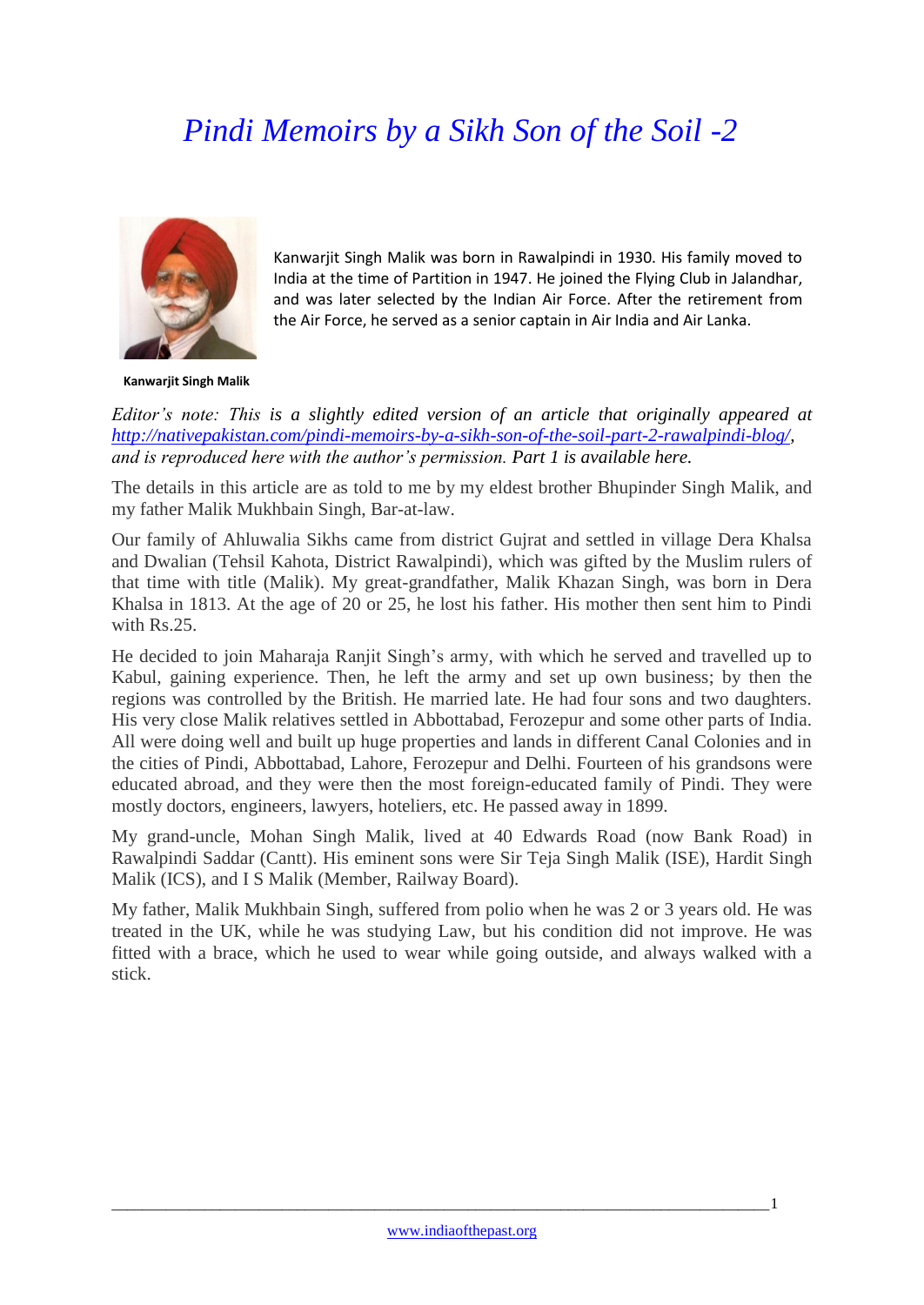

During his studies in Law in the UK, my father befriended many well-known personalities of that time. Pandit Nehru, Veer Savarkar, Dr. Kitchlew, Sir Sikandar Hayat Khan and so many other people were his contemporaries. So were the sons of the Sultans of Turkey who wanted to take him to Turkey and make him a Judge there (he used to tell us that he might have become a Muslim or have been killed during the revolution in Turkey). He was also the secretary of the students' *Majlis* in the UK.

My father served with Sikh Gurdwara Judicial Commission for 13 years (1934-1947), initially as the member and later Chairman for seven years. Sir Sikandar Hayat, Nawab Muzaffar Khan and so many other Muslims of prominence at that time were his friends, and were regular visitors to our house at Mazang Road, in Lahore. Once Sir Sikandar Hayat (the Premier of undivided Punjab) visited us in Mazang Road, Lahore and gave me Rs. 5 to buy kites and reels. My father also used to settle disputes of nearby Muslim villages; his word was final, such was his influence, even though he was not a Muslim.

My father was also a Judge in the Princely State of Kapurthala. Due to too much work, he fell sick, and returned to Rawalpindi in 1947.

He never wanted to leave Pindi when Partition was announced. He witnessed the riots in April 1947, and the in August 1947. He was advised by his Muslim friends to leave Pindi. When he immigrated, he had only Rs. 300 in his pocket, and nothing else. All his property including running business, houses, car and tonga were left behind. He also had a bungalow at the Mall Road, in Pindi Cantonment, which today houses the office of PIA. My father passed away in Delhi in 1988 at age 105.

My father's suits were stitched in Lahore by Rankins Tailors, and ours in Pindi by Mohammed Shafi on *Dhakki* (*Purana Qila*). At times, we used to buy shoes from the Chinese, the latest trend then being crepe soles. For my mother and all other Malik ladies and so many others, Khaim Din was the shoemaker, with velvet and tilla in silver and gold *jutis*  (shoes). One Pandit Noordin used to come from Srinagar selling shawls. Almost, all the Malik ladies in Pindi used to buy shawls from him. His son later became the Judge of the Srinagar High Court but Pandit Noordin's shop is still there on the Bund in Srinagar.

Our *baradri's* (community) *Naee* (messenger) was also named Khaim Din, a very old man. Be it summer or winter, he always wore a black *achkan*. He used to convey news of birth, death, marriage or any other function in Ahluwalia/Malik *baradri* and also distribute *Shagun* and take it all down in a register. As he was a very old man, my father always used to make him sit next to him with tea and *mithai*/biscuits, and ask about the welfare of others.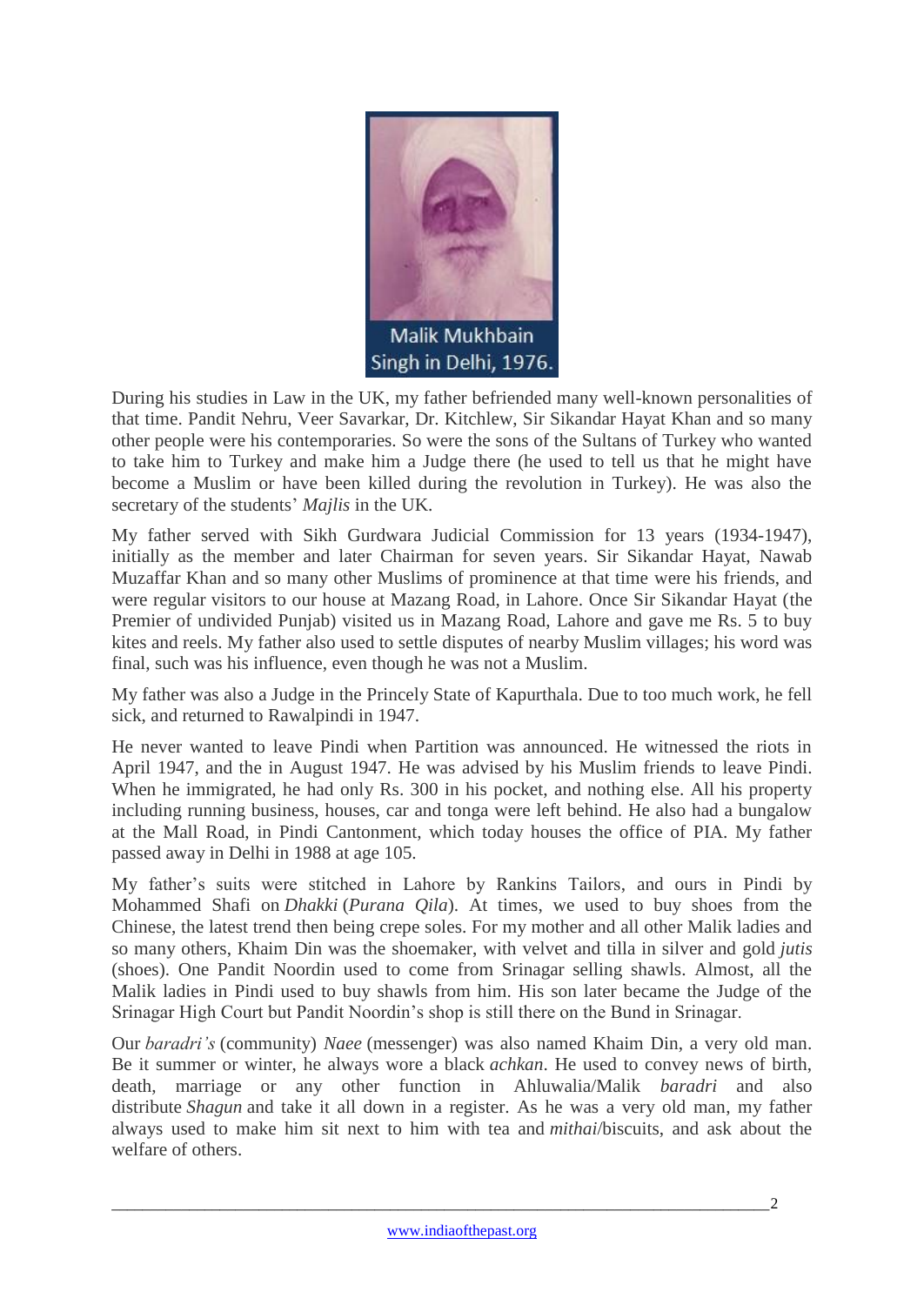From our bungalow at Chowk Saidpur Road (located at the junction of Saidpur Road /Asghar Mall Road, we either went walking or cycling to school. If it was raining, mother used to send the car if father was in Pindi or by our tonga with a Pathan coachman.

Opposite Sanatan Dharam High School (now Government Asghar Mall College), there was a very big *Maidan* (ground). Villagers from around our area, dancing with the beats of *Dhols* (Drums) used to bring *Bateras*/Partridges/Dogs/Goats and bulls and *Asli Kukkars* for fights. They must have been betting on them too. The site for us urchins was interesting but gory, leading to horrible dreams at night. A man named Billa Kutian Wala used to organize and take active part in it. I believe he had committed some murders too. Once it was reported to my mother that I went to that ground, and she slapped me for going there. I still remember that. After that, I never went there.



Saidpur Road extended up to Chowk Bani Mai Veeran, where it joined Circular Road. On the left, little further away, was Mandir Kalyan Das. It had a big tank, which I once saw, and quite a big Mandir with deities. On the right side was Jamia Masjid Road on which were located several houses of Muslims, and *Hakims*. Some shops also belonged to Muslims. The road extended to Shah Nazar Pull (Bridge) and beyond where it joined Nehru Road (now Jinnah Road).

Across Shah Nazar Pull were the houses owned by Hindus and Sikhs. Three of those houses belonged to our near relations: Sardar Vasawa Singh (my father's uncle), Munsif Sahab and his brother. The *gali* (lane) from Munsif Sahab's house led all the way to Saidpuri Darwaza, where *Vada Ghar* (house of my great-grandfather, Malik Khazan Singh) was located. Also located there were big *havelis* of the Sahni family (whose son, Balraj Sahni later became one of India's leading actors), and biggest *haveli* of Sardar Sujan Singh which extended up to Sarafan Bazaar. This *haveli* was a landmark in Saidpuri Darwaza (old Pindi). It had many murals, paintings and other items, as I was told by my father. It is very unfortunate that recently the *Haveli* is in a dilapidated condition.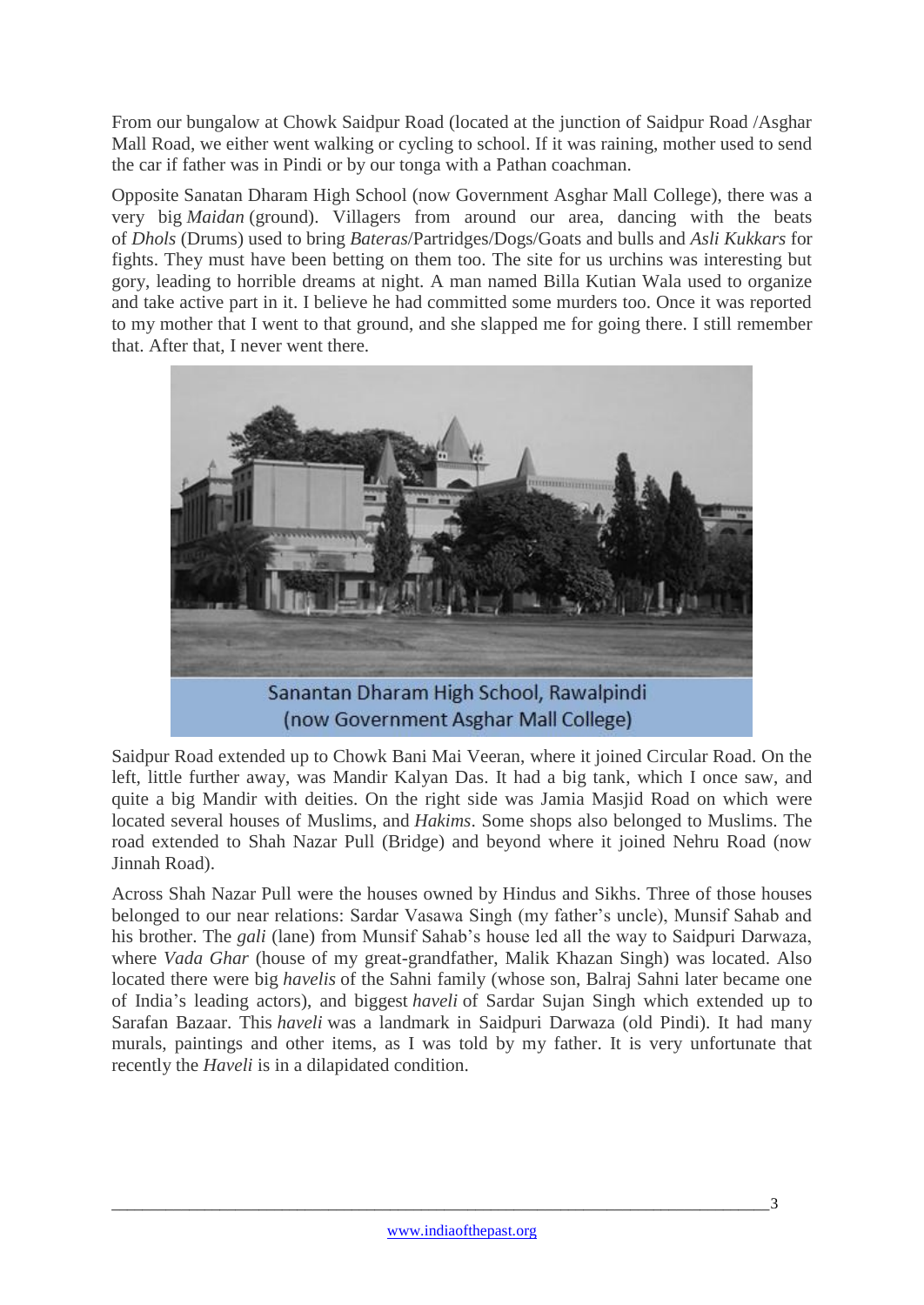

Wür Sardar Sujjan Singh's Haveli, Rawalpindi, in a dilapidated condition

On the way to Saidpuri Darwaza, was Malkan Da Gurdwara. This gurdwara was donated sometime in the early 1900s by one Ahluwalia relation *Mai* ?? (I am forgetting her name) who became a widow at age 14. At the time of her demise, she willed that her house and whatever she owned go into a fund, for the welfare of the Ahluwalia *Baradari's* needy persons, especially ladies. Many other relations also contributed to this fund. Munsif Sahab was the fund's manager. At the time of Partition, this fund had *lakhs* of rupees, and it functions to this day by the contributions of others.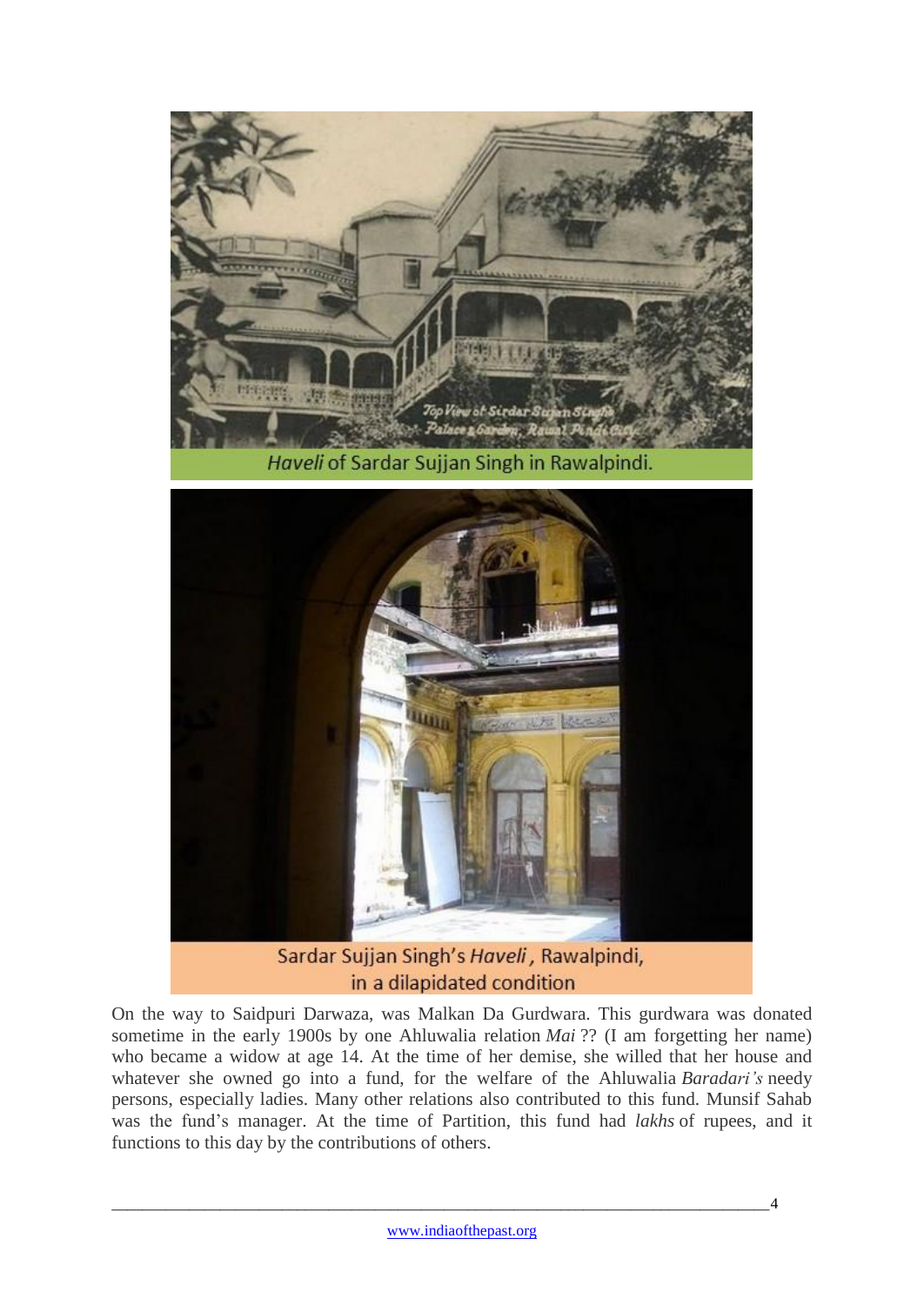On Nehru Road (now Jinnah Road), after Ganda Nala, there was a Hakim shop of Hakim Asa Nand, and a petrol pump owned by Mr Sobti. Then a *Chowk* and a road leading to the right; I never went on this road. There was another road leading to the left. On this road, after one or two houses, was the dispensary of Dr. Ghasita Ram. When we were staying at Nehru Road (before shifting to the new bungalow at Chowk Saidpur), he was our family doctor. He came to our house with a Solar Pith Hat on a bicycle. To me, he looked older than my father did. He always gave me a sweet. Our servants used to carry his bag whenever he visited us. He had 4-5 sons and two daughters; one of the daughters married Balraj Sahni.



Coming from Nehru Road into Raja Bazaar, just before Raja Bazaar there were two shops of two Sikh *Pansari*. On the opposite side, was Laxmi Cinema, owned by my grand-uncle, Malik Harnam Singh. Just at the beginning of Raja Bazaar Road, leading to the right was Dingi Khoi around which there were some shops selling *Jhatka* meat. It also had couple of buses going to nearby towns.

.

At the beginning of Raja Bazaar, on the right, there were two shops selling soda water of all kinds, and there were two, or three other shops owned by Muslims, also selling soda water and *seekh kababs* of all kinds. Opposite them, were two or three fruit shops, and a narrow road full of shops going up to Dhakki. After the fruit shops, there were some other small shops, on both sides of the road, selling utensils, rations, etc. And after that the road branched off to Sabzi Mandi, where my maternal uncles lived in a house called *Thekedaran Da Ghar.* Opposite that house was a very big house belonging to the Sahni family.

Sabzi Mandi Road joined Talwaran Da Bazaar. Before that, there was a well. On the right of the well was another soda water shop.

In Rawalpindi, the Khukrain *baradari* and Muslims had no differences between themselves, or other Sikhs like Ahluwalias. Everybody lived in peace and harmony. Hindus and Sikhs also came from Kalar Chowki Number 22 like Duggals, and others also from Gujar Khan and Chakwal. All of them were doing well either in contractor business or as shopkeepers.

One road led to Loon Mandi (salt market). After two or three shops, on the left, there was the Gurdwara of Nirankaris of Baba Gurdit Singhji. Inside the compound, on the right was the gurdwara itself, and on the left lived the joint family of Baba Sahab and his two sons, Baba Hara Singh and Baba Sanmukh Singh. The rear door of this gurdwara led into a lane; I don't remember who lived there.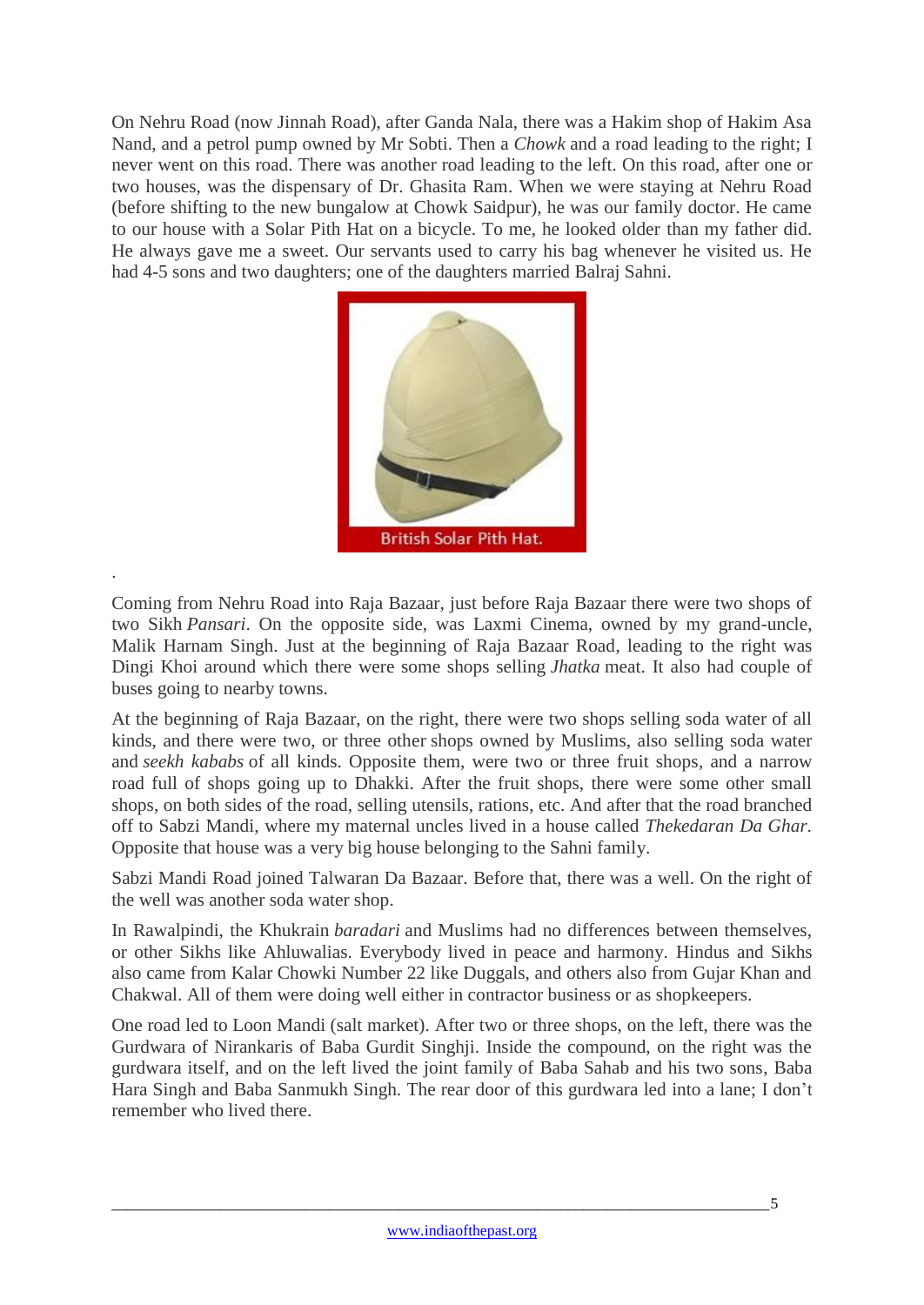

Nirankari was a reformist movement which was started during the period of Maharaja Ranjit Singh. The Gurdwara of Nirankaris is a landmark which is considered as the birthplace of the Nirankari movement. This Gurdwara was established in early 1830s by Baba Dayal Singh, who was the founder of the Nirankari movement. Dayal Singh used to recite the word 'Narankar' and opposed idol worship. Later, this place became the home for Nirankaris. In 1929, an offshoot group, Sant Nirankari Mission, emerged, led by Boota Singh in Murree. The Gurdwara was not only a worship place but also used to provide shelter to travellers. The wholesale market next to Gurdwara is known as Nirankari Bazaar.

The annual function of Nirankaris used to be held near *Topi Rakh*, and the *Bhagats* had their gatherings in Tapaban. I don't remember the exact locations of *Topi Rakh* and Tapaban. Baba Hara Singh's daughter got married to my eldest brother in April 1947 just after the initial riots in Rawalpindi.

The Sikhs in Pindi migrated to India at the time of Partition, after which their religious places in Pindi were not properly maintained. Unfortunately, in 1958, the double storey building of Gurdwara Nirankari was converted into an educational institute for boys, which is now known as the Government Simla Islamia High School, Namak Mandi, Rawalpindi.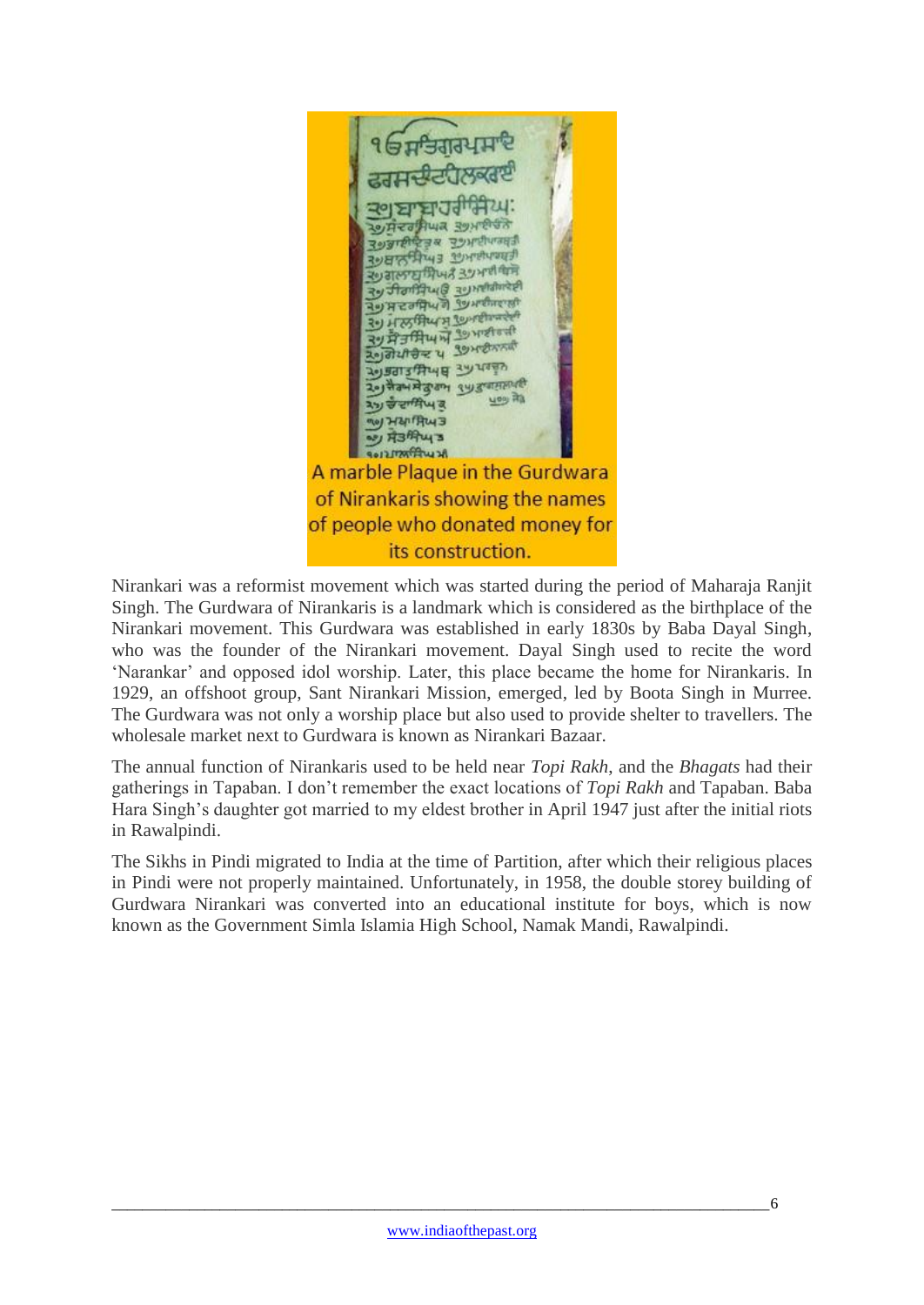

In the Loon Mandi, there were wholesale shops for fruits, pulses and salt from *Kohistan-e-Namak* in big blocks. Our *Gawala* (milkman) used to buy those salt blocks and for our animals *pewa*, *khal* and *channa* from Loon Mandi. In our home, we had plenty of fruit, dry fruit, and two boxes of red-blood Khanpuri *maltas* (oranges).

At the end of Raja Bazaar, on the right side was a big bus stand, with buses going up to Srinagar and other towns. *"Chal Brah Muree, Chal Bhen Muree"*… these were the shouts, the bus conductors used to make.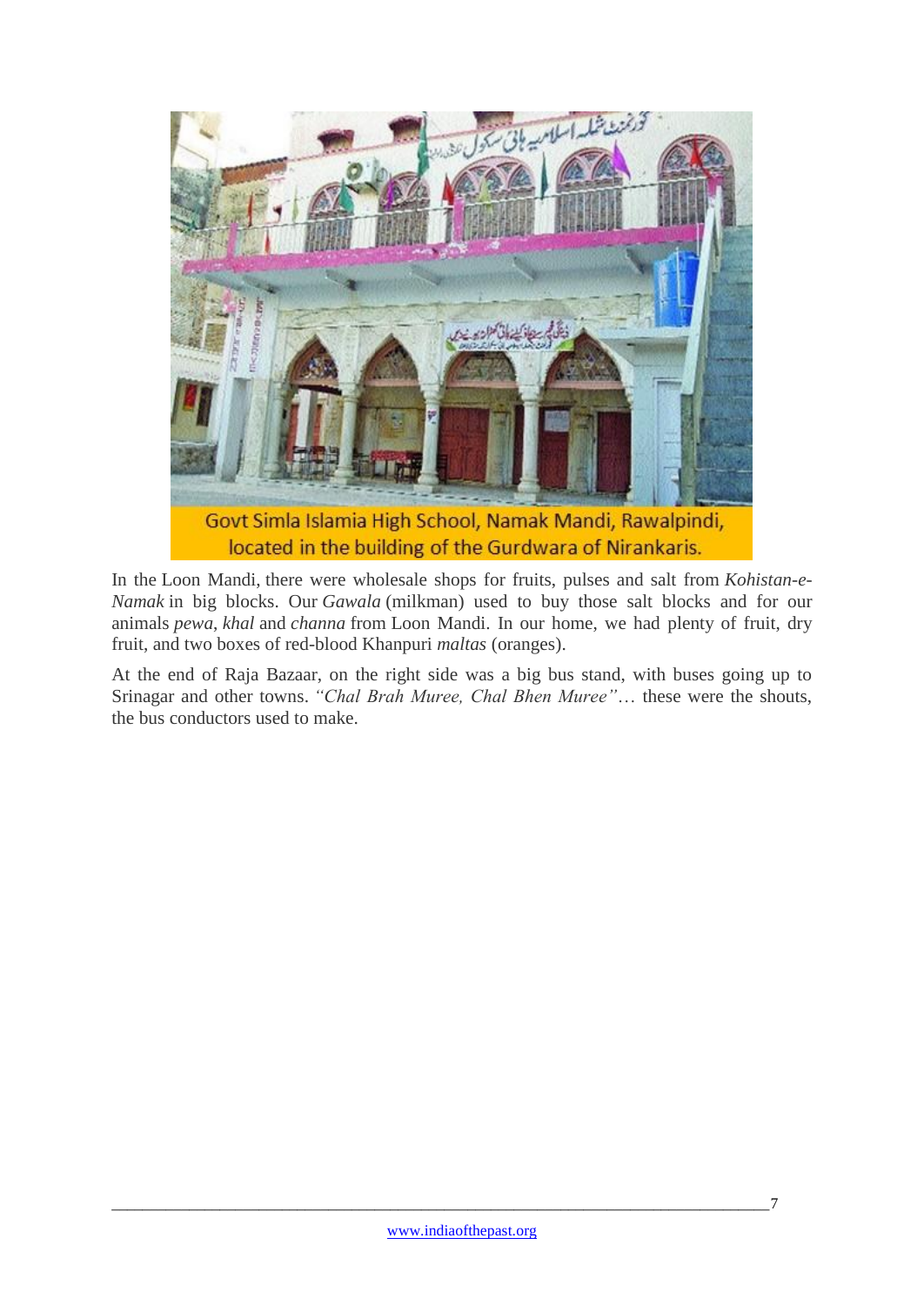

In Raja Bazaar, both Hindus, Sikhs and Muslims had their shops, some big, some small, some belonging to Kashmiris (Later, when I was a pilot of Air India, one of our Ministers, Mohammed Shafi, told me on a flight to Riyadh that his father owned a shop in Raja Bazaar, Pindi).

Raja Bazaar ended into a *Chowk* (now called *Fawara Chowk*). On the left was Mission High School, where most of the elite of Rawalpindi of the early 1900s studied.



Across was the Rose Cinema, owned by Peshoria Sardar Swaran Singh, and a road leading to *Gawal Mandi* (for cows and buffaloes). My mother used to visit that *Mandi* along with our *Maali* (Gardener) on a tonga to buy a buffalo and cow, at least once in 18 months. I sometimes accompanied her, and wonder why there were so many animals in one place.